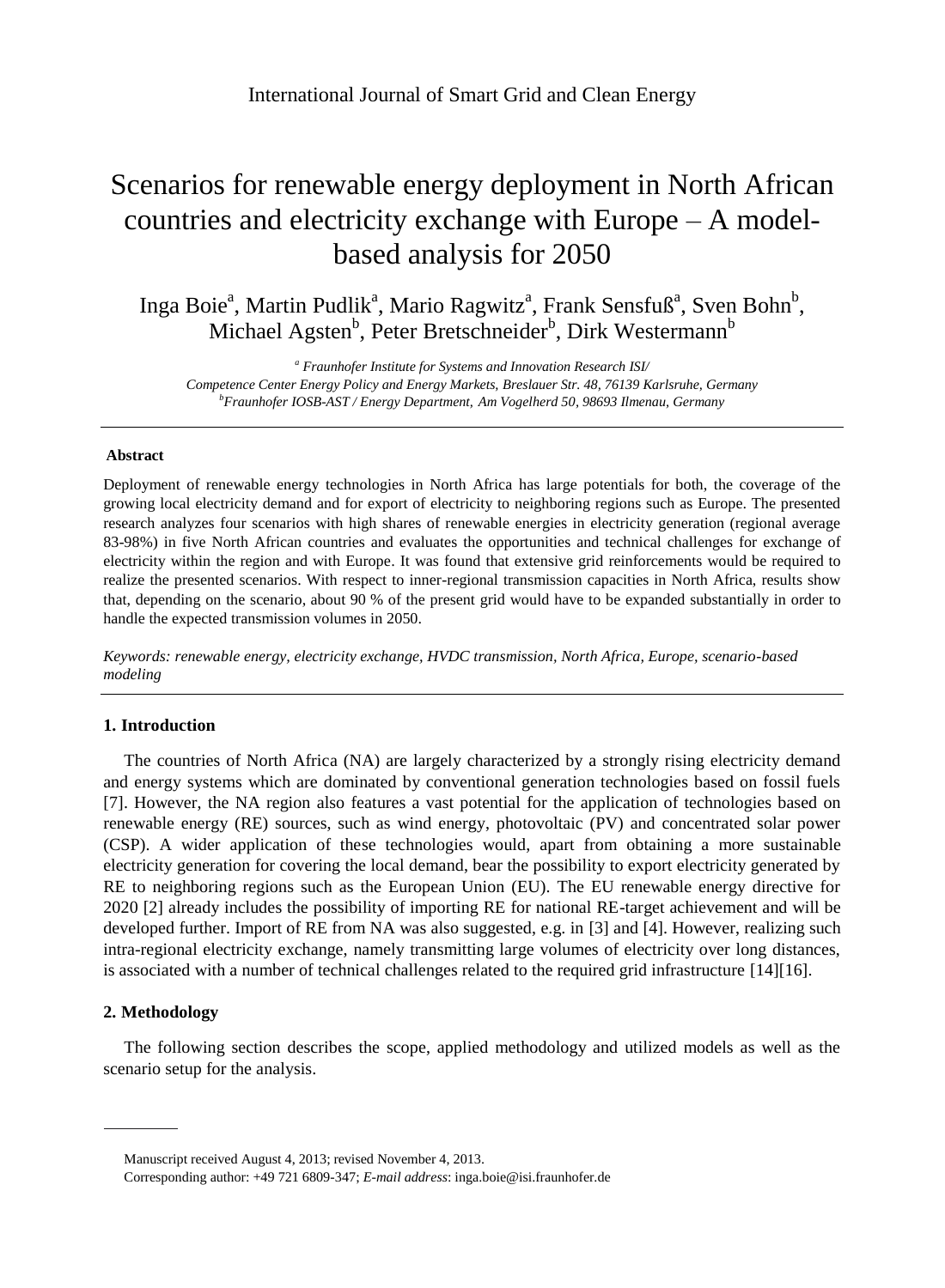### <span id="page-1-1"></span>*2.1. Modeling approach*

The presented research paper aims at analyzing possible scenarios for RE deployment in five North African countries, namely Algeria, Egypt, Libya, Morocco and Tunisia, and to evaluate the opportunities for inner- and intra-regional electricity exchange. In particular, the possibilities and challenges for an export of electricity to the EU and issues related to the existing transmission grid infrastructure shall be evaluated. The time horizon of the analysis covers the period until 2050.

The applied methodology combines different approaches and models. In a first step an assessment of costs and potentials for RE in NA is performed, to be able to determine cost-optimized generation portfolios for the five countries. A major input parameter for this step is an in-depth assessment of available potentials for RE technologies through analysis with a geographic information system (GIS) using the software ArcGIS (see section [3.1\)](#page-2-0).

Another major determinant for the optimization of the generation portfolio is the trend in the energy demand of the analyzed countries. Therefore, a simplified, top-down model has been developed which allows for estimations of the possible future energy demand based on econometric analysis of historical data and assumptions for population growth, development of the gross domestic product (GDP), energy intensity and future trends in energy efficiency (see section [3.2\)](#page-3-0).

On this basis, cost-optimized electricity generation portfolios are derived using the model PowerACE (see section [4.1\)](#page-4-0). The model applies a linear optimization algorithm using a CPLEX solver to derive the cost-optimal mix of storage-, transmission-, conventional and renewable generation technologies for a given scenario setup (see section [2.2\)](#page-1-0). Thereby, cost-optimized long-term scenarios (optimized in terms of minimal total system cost) are obtained which include an assessment of opportunities for the export of electricity to the EU (analogue methodology has been applied in [\[3\]\)](#page-6-2).

Part of the analysis, but not included in this paper, is also a detailed analysis on national level focusing on strategic location planning and short-term operation of individual power plants with the model RESLion and an evaluation of optimal storage design for CSP plants in NA, for exporting electricity to different EU markets [\[1\].](#page-6-5)

Further, in order to assess the technical feasibility of the derived generation portfolios, an analysis of the existing transmission grid was done to evaluate the ability for electricity transmission and exchange and to determine required grid expansions or the need for an additional overlaying transmission grid. The modeling of the grid was done for the alternating current (AC) transmission grid in Europe and the AC transmission grid in NA based on data from [\[17\],](#page-6-6) [\[18\],](#page-6-7) [\[19\],](#page-6-8) [\[20\],](#page-6-9) [\[21\]](#page-6-10) and [22]. The corresponding transmission grids were simulated in DIgSILENT PowerFactory. Data from [\[17\]](#page-6-6) was used to generate Europe's AC transmission grid automatically and [\[18\]](#page-6-7) was the basis for manually implementing the AC transmission grid in NA using the software PowerFactory. In a later step, results from the aforementioned modeling for energy transmission and exchange were used to evaluate the simulated grids and to determine required grid expansions.

## <span id="page-1-0"></span>*2.2. Scenario definition*

As a frame for the modeling exercises described in section [2.1,](#page-1-1) four scenarios were defined which represent possible future developments in terms of climate policy, energy efficiency and transmission grid development. Therefore, the scenarios vary in terms of  $CO<sub>2</sub>$  emission restrictions, availability of interconnectors between NA and the EU and the level of electricity demand in both regions.

- **Scenario 1** assumes moderate reductions of CO2 emissions of 50% relative to the base year 1990 for NA and the EU. Further it is defined that the electricity demand in both regions is high and no interconnections between NA and the EU exist.
- **Scenario 2** assumes more ambitious CO2 reductions of 95% in the EU and 50% in NA (relative to 1990). A high electricity demand is defined and no interconnections between EU and NA exist.
- Scenario 3 presumes 95% CO2 reduction for EU and 50% for NA (relative to 1990) and a high electricity demand but allows the construction of interconnections between EU and NA.
- **Scenario 4** again presumes 95% CO2 reduction for EU and 50% for NA and allows the construction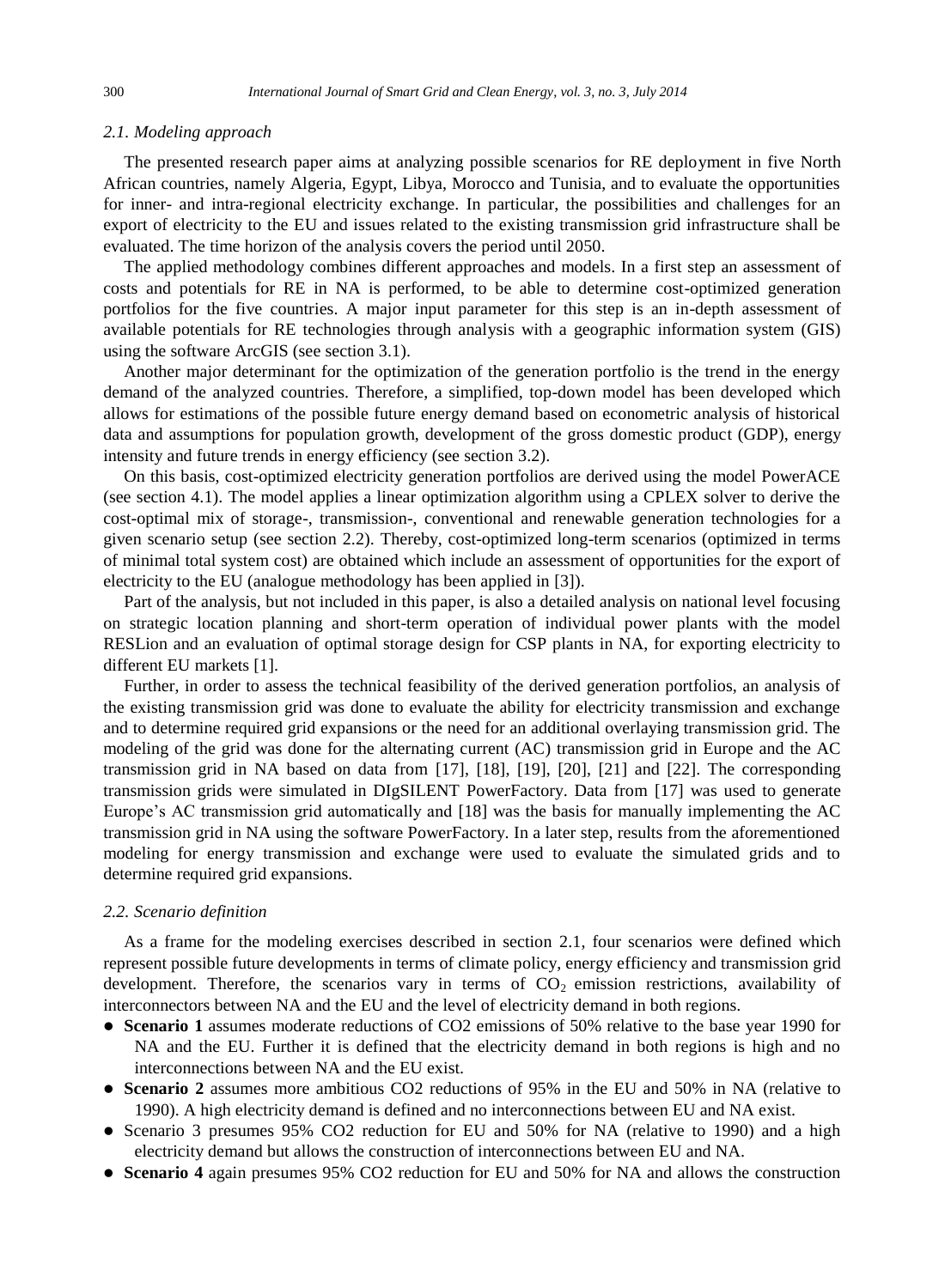of interconnections between EU and NA. Additionally, a lowered electricity demand in both regions is assumed due to enhanced energy efficiency.

# **3. Analysis of the Framework for Renewable Energy Deployment in North Africa**

#### <span id="page-2-0"></span>*3.1. Wind and solar potential*

The derivation of long-term scenarios for cost-optimal electricity generation requires the detailed knowledge of the available potential for the respective RE technologies. Therefore, the first step of the analysis is a detailed assessment of areas available for deployment of each RE technology on national level. Areas which are not or only partly available due to other land use (e.g. agriculture, buildings, infrastructure, nature conservation, military purposes, etc.) or characteristics of the terrain (e.g. slope, height, soil properties, etc.) are excluded from the assessment (major data sources comprise [\[11\]](#page-6-11) and [\[12\]\)](#page-6-12). For the remaining areas, the associated potentials for RE technologies are calculated based on data for wind speed and solar irradiation (data sources [\[9\]](#page-6-13) and [\[10\]\)](#page-6-14). Combining the information on the available national RE potential and the expected cost of the regarded RE technologies, a cost-potential curve can be derived for each technology.

The result of this analysis for the five case study countries is summarized in Fig. 1. which shows the yearly available potential for PV, CSP and wind energy (in TWh) related to the associated marginal generation cost in  $\epsilon$ /MWh (cumulated for all five countries). Fig. 2. displays a detail of the same costpotential curve for the range up to 10,000 TWh. Underlying assumptions regarding future cost and technology parameters for RE- and conventional technologies are presented in [Table 3](#page-7-0). The results show that the technically realizable potential for renewable electricity in NA exceeds the expected local electricity demand (cf. section [3.2\)](#page-3-0) by far and would thus allow for considerable exports of electricity to neighboring countries and regions such as the EU. Remarkable is especially the extensive low-cost potential for wind onshore energy. In 2050, the five North African countries could, for example, generate up to 2000 TWh wind energy per year with marginal generation costs below 50€/MWh. Nearly the same applies to PV. Potentials for electricity generation by CSP are also substantial, although generation cost are higher due to the higher investment cost for the CSP technology (cf. [Table 3](#page-7-0). Higher generation costs for CSP will (partially) be compensated by the higher system value of this technology due to its dispatchability and demand oriented supply (due to the included thermal storage).



Fig. 1. Cost potential curve for PV, CSP and wind energy showing aggregated potentials for Algeria, Egypt, Libya, Morocco and Tunisia in 2050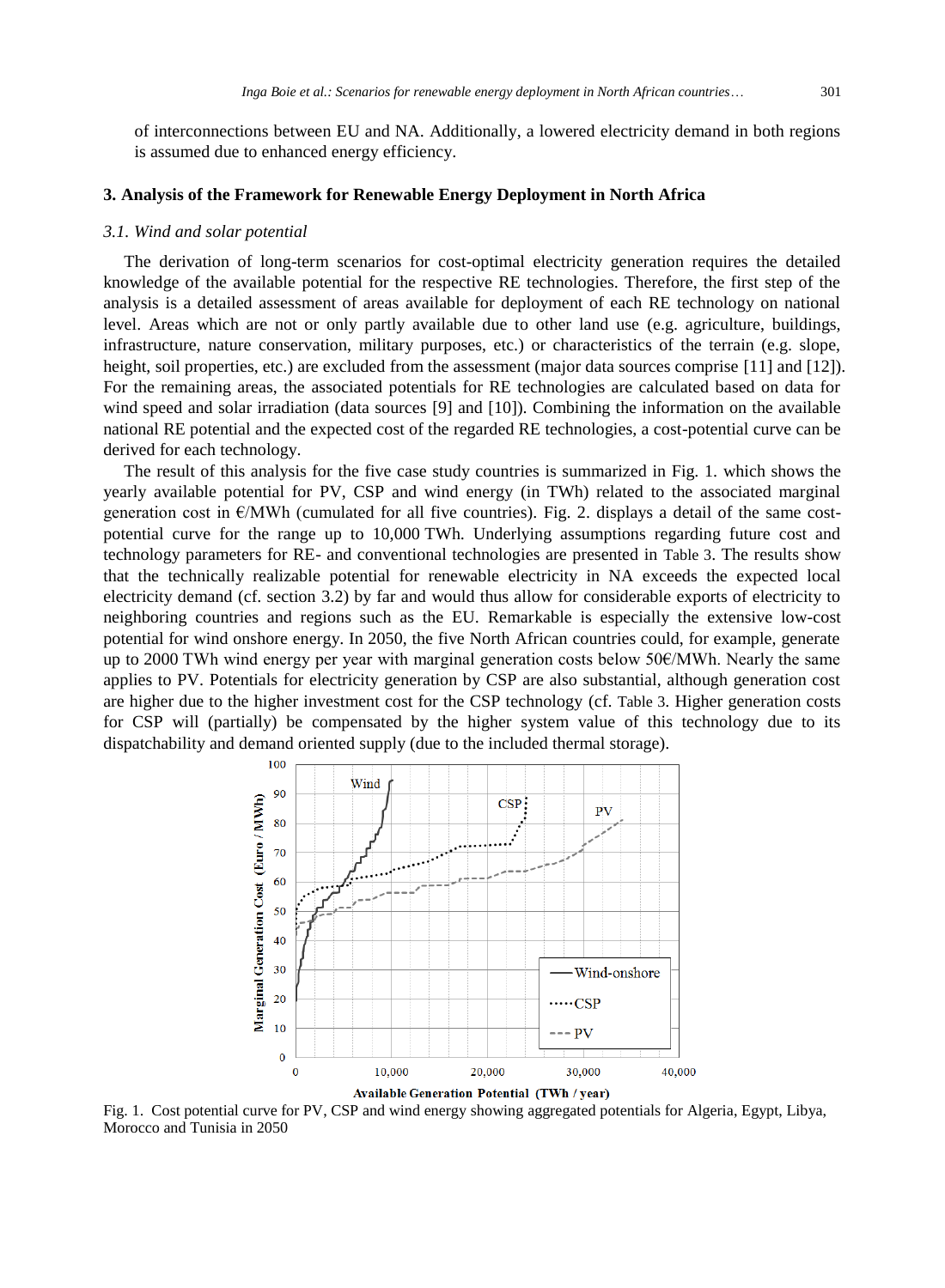

<span id="page-3-0"></span>Fig. 2. Detaile[d cost po](#page-6-15)tential curve (range <10,000 TWh) for PV, CSP and wind energy showing aggregated potentials for Algeria, Egypt, Libya, Morocco and Tunisia in 2050

## *3.2. Possible trends in electricity demand*

Most countries of [NA](#page-6-16) show a strongly rising electricity demand, with growth rates partl[y exc](#page-6-17)eeding 10 % per year [6][7]. However, as detailed sectoral demand data is largely missing for NA, reliable longterm forecasts on the future electricity demand are mostly not available. Therefore, for the present research an approach was chosen which is based on a top-down assessment of the possible development based on econometric analysis of historical demand data (data source [6]), estimations of population growth (data source [5], medium growth scenario) and GDP development (data source [8]) under consideration of income elasticities. Thereby, two variants were regarded: A "business as usual" case in which the growth of the demand is supposed to continue at a stable rate and an 'energy efficiency' case which assumes an overall improvement of energy efficiency of 17 % until 2050.

Fig. 3 shows the resulting possible development of electricity demand in the five NA countries until 2050. Presented is the result for the case "business as usual" which leads to a cumulated demand for all five countries of 1070 TWh/a in 2050. The sensitivity "energy efficiency" results in a cumulated demand of 871 TWh/a in 2050.



[Fig. 3](#page-6-8)[. Poss](#page-6-9)ible [develo](#page-6-10)pment of electricity demand in Algeria, Egypt, Libya, Morocco and Tunisia until 2050 (case "business as usual")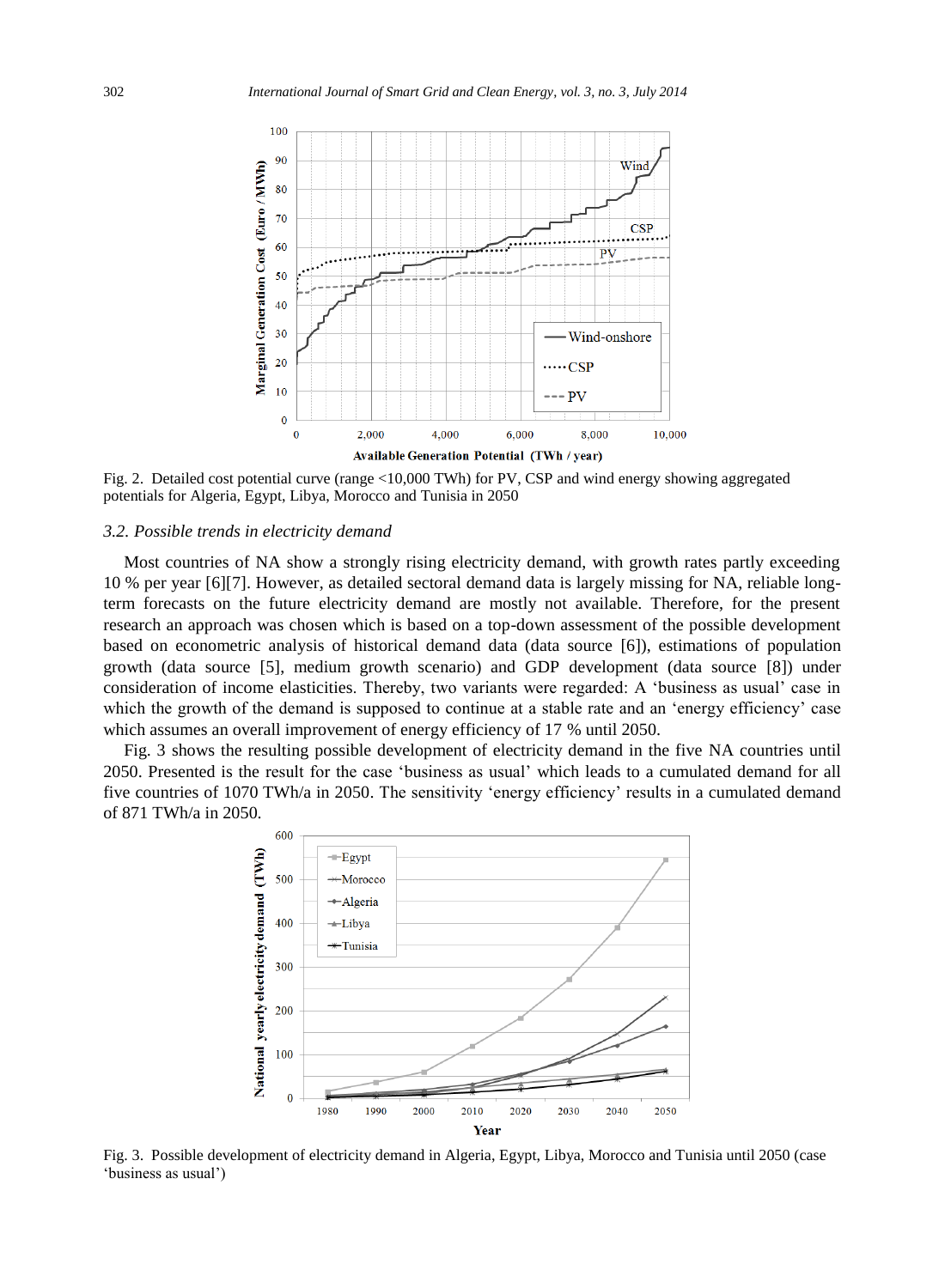#### *3.3. Transmission grid capacities*

The present AC transmission grid consists of se[veral](#page-4-1) separate AC transmission grids, synchronous zones and interconnections as there is no common transmission grid covering the EU and NA. Within the present research, both the current AC grid capacities and interconnections between the separated grids are evaluated. Limitations mainly apply to the interconnections. The analysis considers currently existing and planned interconnections until 2020. Thereby, at least three synchronous zones have to be considered: The Union for the Co-ordination of Transmission of Electricity synchronous zone (UCTE), the South Eastern Mediterranean Block (SEMB) and the South Western Mediterranean Block (SWMB) [22]. Data [19], [20] and [21] showed that, based on the capacities of the current and planned interconnectors, a maximum transfer limitation of 6.4 GW between the EU and NA and 6.2 GW among the countries within NA applies. Comparing these results with the possible development of energy exchange between EU and NA, and among the countries within NA (cf. section 4.2) shows that the current grid capacities are not sufficient for large scale energy transmission in the future and grid expansion needs to be applied.

#### <span id="page-4-0"></span>**4. Modeling Results**

The following section provides an overview over part of the modeling results namely the resulting technology portfolios, possible electricity exchanges and implications for the transmission grids in the four scenarios. Results are presented on regional level (aggregated for the five countries) for the year 2050.

## *4.1. Cost-optimized renewable energy portfolios in 2030 and 2050*

The cost-optimized technology portfolios (annual generation volumes per technology) for the four scenarios are presented in Table 1. The table shows the yearly gener[ation](#page-2-0) in 2050 cumulated for all five countries. All scenarios feature high RE shares in generation of 82% (scenario 1) up to 98% (scenario 3). The results show that the regional RE potential would be sufficient to cover a large share of the local demand with only small needs for conventional balancing capacities.

Comparison of the scenario results shows that generally conventional generation technologies are replaced by RE technologies if more rigorous  $CO<sub>2</sub>$  restrictions are assumed (scenarios 3 and 4). Only scenario 1, which is characterized by a low ambition level regarding  $CO<sub>2</sub>$  emission reductions, contains relevant amounts of coal in the generation mix as well as substantial contributions by CCGT. Wind is in all four scenarios the dominant RE technology, followed by CSP and PV. The dominance of wind energy is due to the high potential at very low costs in the region (cf. section 3.1). Electricity generation by CSP is most significant in scenarios with ambitious  $CO<sub>2</sub>$  reduction goals in combination with a high electricity demand, as in these scenarios carbon-free, dispatchable generation and storage technologies are of high value. Generation by gas turbines (GT and CCGT) will be used for balancing purposes up to the respective  $CO<sub>2</sub>$  emission limit applying in each scenario.

|              | Generation per technology [TWh/a] |            |            |            |  |
|--------------|-----------------------------------|------------|------------|------------|--|
|              | Scenario1                         | Scenario 2 | Scenario 3 | Scenario 4 |  |
| Wind         | 618                               | 737        | 965        | 735        |  |
| PV           | 97                                | 86         | 118        | 94         |  |
| CSP          | 199                               | 303        | 416        | 222        |  |
| Gas - GT     | 8                                 | 3          | 3          | 4          |  |
| Gas-CCGT     | 125                               | 68         | 21         | 38         |  |
| Coal         | 47                                |            |            | 3          |  |
| Hydro        | 50                                | 50         | 50         | 50         |  |
| <b>Total</b> | 1143                              | 1247       | 1575       | 1146       |  |
| RE-share     | 83%                               | 93%        | 98%        | 96%        |  |

<span id="page-4-1"></span>Table 1. Possible electricity generation portfolios in 2050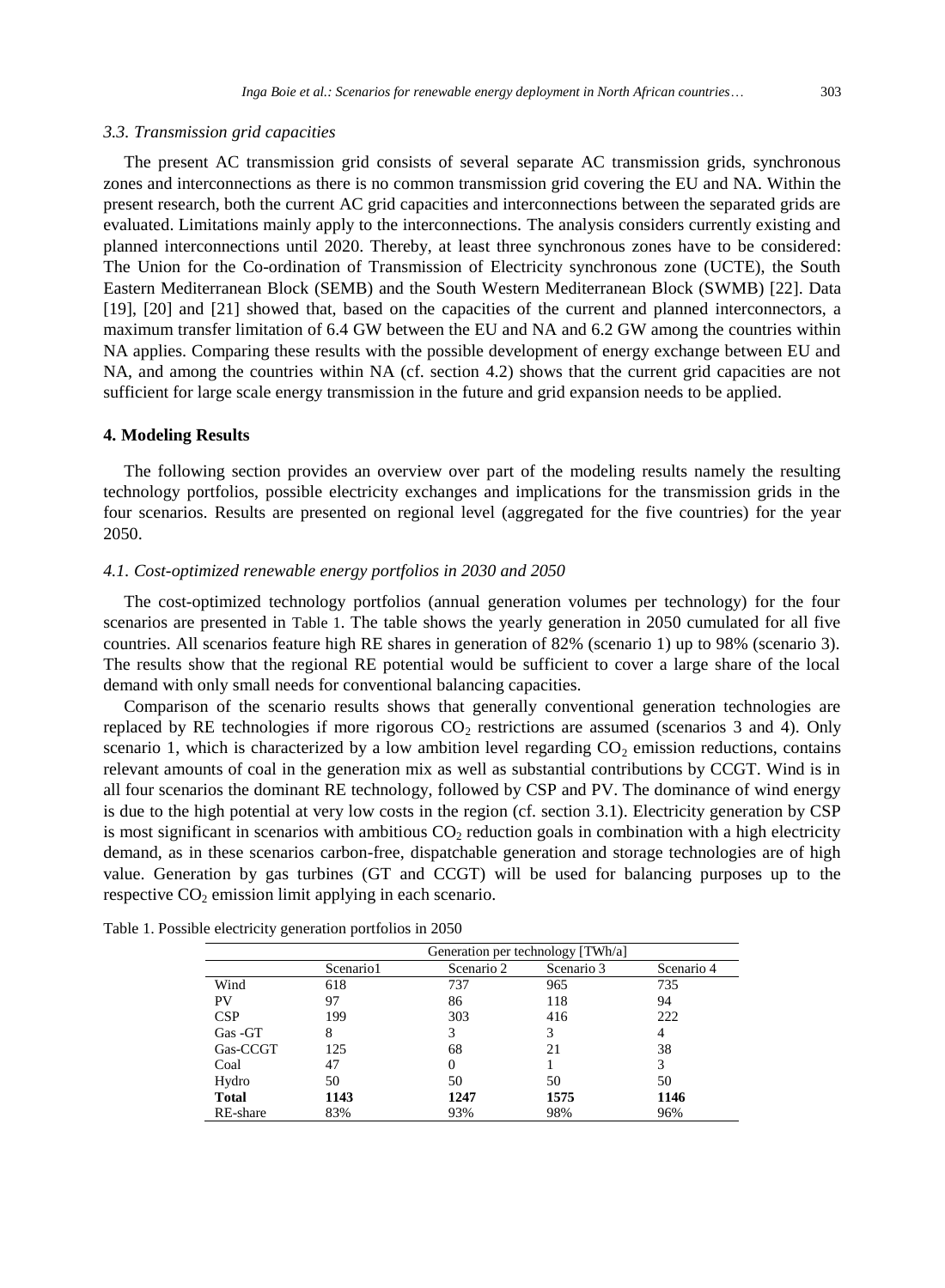## *4.2. Opportunities for electricity exchange*

The optimization revealed the potential energy exchange among the countries of NA and between NA and the EU in the year 2050. The summary of the results is shown in Table 2. Electricity exchanges among NA countries increase with the utilization of RE, as the energy systems change from nationally-oriented, fossil-fuel based generation, to RE-based generation, where balancing among the countries gains importance (i.p. with respect to fluctuating RE from wind and PV). In scenarios 3 and 4, in which electricity trade with the EU is possible, also the inner-regional power flows rise, as electricity must be transported from locations of generation to the respective nearest interconnectors. In scenario 4, the lower energy demand across EU and NA results in smaller electricity exchanges within and in-between the regions and thus implies fewer needs for additional transmission capacities. This result emphasizes the need for enhanced measures regarding energy efficie[ncy in ord](#page-6-6)er to minimize the cost for grid upgrades.

| Table 2. Electricity exchanges in 2050 per scenario |  |  |  |
|-----------------------------------------------------|--|--|--|
|                                                     |  |  |  |

|            | Net electricity exchanges [TWh] |                             |       |  |
|------------|---------------------------------|-----------------------------|-------|--|
|            | Within NA                       | NA - EU                     | Total |  |
| Scenario 1 | 28                              | Per definition not possible | 28    |  |
| Scenario 2 | 37                              | Per definition not possible | 37    |  |
| Scenario 3 | 117                             | 347                         | 465   |  |
| Scenario 4 | 68                              | 191                         | 259   |  |

#### *4.3. Implications for transmission grids*

One result of the simulation of the AC transmission grid for the EU and NA is that the currently existing AC transmission grid will not be able to handle the expected volumes of energy in 2050. This is a typical observation when simulating a current grid [17][18] and applying expected future volumes of energy. Therefore, the major question is how to expand the grid in order to handle the expected volumes and, at the same time, meet the requirements for stability and reliability of the transmission infrastructure (e.g. N-1 contingencies)?

There are basically two approaches for this. One o[f them](#page-6-4) is grid expa[nsion. Gri](#page-6-18)d expansion means that the currently existing grid will be expanded by additional lines or cables, additional transformers, rising voltage levels and installing additional compensation for reactive power.

The second way is designing an overlaying transmission grid. Especially in the context of the present research, this solution appears most suitable. Reason for this is the need for wide-area energy transmission. Wide-area energy transmission is usually done [by hig](#page-6-18)h voltage transmission grids because of several advantages, e.g. a smaller current and therefore less thermal stress to the wires. However, high voltage tra[nsmiss](#page-6-18)ion hast to be subdivided into two technologies. One of them is the high voltage alternating current (HVAC) transmission and the other the high voltage direct current (HVDC) transmission. When it comes to wide-area energy transmission the HVDC technology has several advantages compared to the HVAC transmission. To mention, the better interconnectivity of multiple terminals due to no need for synchronization, the absence of reactive power and therefore less losses and no need for compensation. Also based on own results [14] and literature [16][13] it is concluded that only a multi-terminal (MT) transmission grid can fulfill the requirements related to a pan-EU-NA energy exchange as individual interconnections are not leading to the same results.

As a result of these considerations it is figured that an MT-HVDC is needed to connect the European AC transmission grid with the NA transmission grid and to collect or distribute electricity over the two regions. Therefore, in a first step, the HVDC grid based on [16] was modeled and, in a second step, extended by the results of own research. The final HVDC grid will span an overlay grid across the EU (as proposed in [16]); it will comprise at least eight interconnections between Europe and NA and it will form a kind of collector grid in NA. Even installing a MT-HVDC overlay grid does not avoid grid expansion of the AC transmission grids. For NA a grid expansion of the AC transmission is determined within the simulation. It was found that approximately 90 % of the wires and cables have to be expanded on average by eighteen times their current capacity in order to handle the expected transmission volumes in 2050.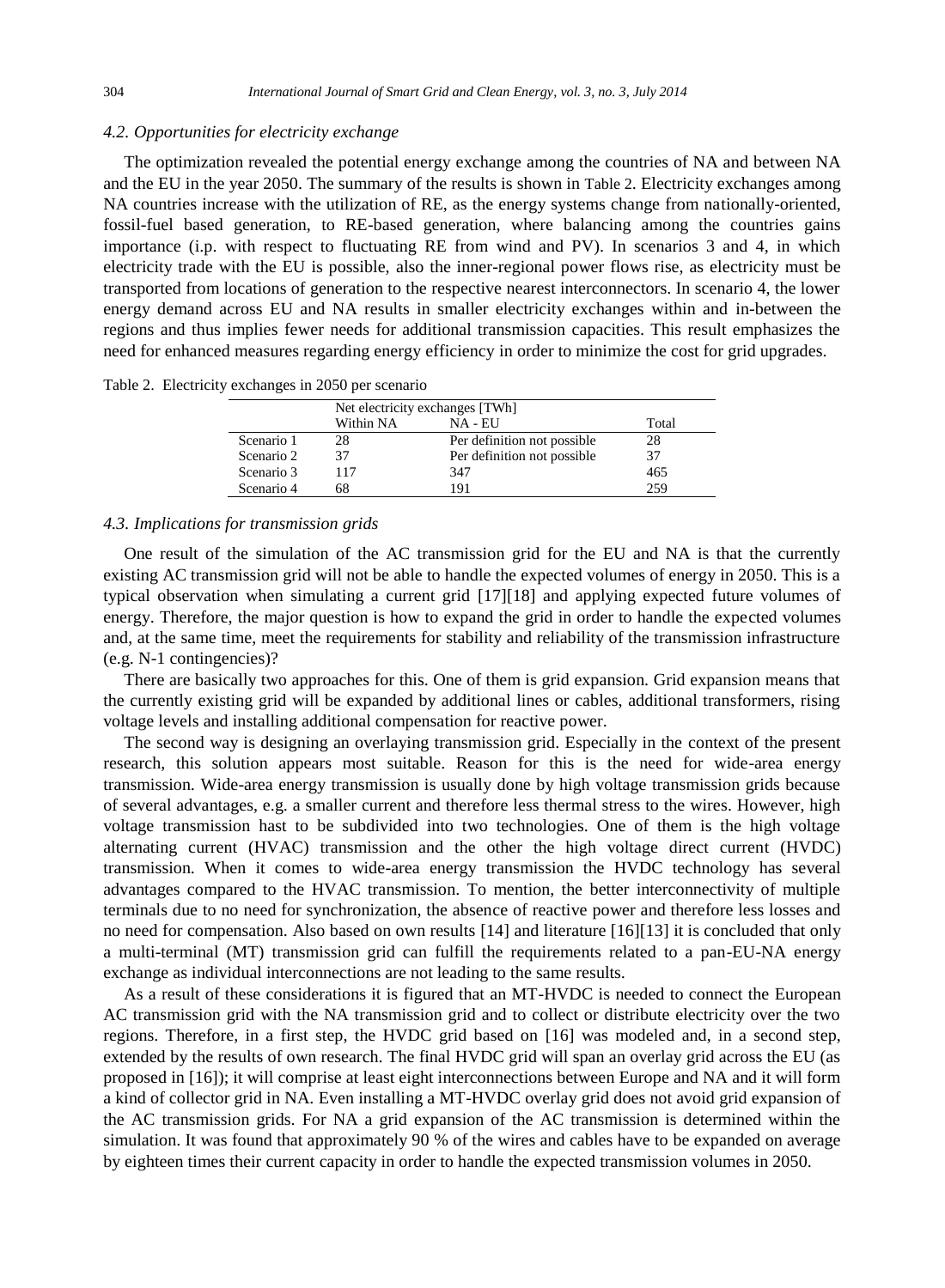## **5. Conclusions and Outlook**

The present analysis points out that a decarbonisation of the EU and NA electricity systems based on RE represents an economically viable option. The NA countries possess extensive low-cost potentials for RE deployment which exceed their expected future energy demand by far and which all[ow expor](#page-6-4)ting surplus generation to Europe. In 2050, wind energy will dominate a cost optimal solution, supplemented by PV and CSP. In case of high emission reductions, CSP technologies will be needed to balance the power system, whereas higher contributions of natural gas emerge in case of lower emission reductions.

However implementation of these scenarios implies substantial challenges for the electricity transmission infrastructure. Results of the grid simulation show that the current AC transmission grid will not be able to handle the expected volumes of electricity in 2050. Expanding the AC transmission grid will not lead to the required results because of the wide-area electricity transmission. Only a MT-HVDC grid will provide the required characteristics for a pan-EU-NA electricity exchange. Further, this MT-HVDC grid needs to form a collector grid among the countries of NA to provide local energy exchange.

<span id="page-6-5"></span>As such a MT-HVDC grid does not exist nowadays, further research and development is needed in before such a pan-European-NA energy exchange can be realized. Ongoing research, besides others, investigates and develops methodologies for grid operation of such MT-HVDC grids [14][15] and continues to improve the VSC technology as it is the most promising technology for MT-HVDC grids.

<span id="page-6-2"></span><span id="page-6-1"></span>Moreover, ongoing research focuses on the required framework conditions for the presented transformation of the NA energy systems, regarding suitable regulatory and economic conditions for large-scale RE deployment.

#### <span id="page-6-16"></span><span id="page-6-3"></span>**Acknowledgment**

<span id="page-6-15"></span>This work was supported by the Fraunhofer Internal Program »Markets of Tomorrow« under Grant No. 823 813 Project »Supergrid«.

## <span id="page-6-0"></span>**References**

- <span id="page-6-17"></span>[1] C. Kost, C. Flath, D. Möst, T. Fluri, CSP storage design and market value in an ex-port case from Morocco to Europe. presented at Solar PACES 2012. Marrakech, Morocco.
- <span id="page-6-14"></span><span id="page-6-13"></span>[2] European Commission, Directive 2009/28/EC of the European Parliament and of the Council of 23 April 2009 on the promotion of the use of energy from renewable sources, [Online], Available: http://eurlex.europa.eu/LexUriServ/LexUriServ.do?uri=Oj:L:2009:140:0016:0062:en:PDF
- <span id="page-6-12"></span><span id="page-6-11"></span>[3] F. Zickfeld *et al.*, Desert Power 2050 - Pers[pectives on a sustainable pow](http://modis.gsfc.nasa.gov/)er system for EUMENA, Dii GmbH, Munich, June 2012.
- <span id="page-6-4"></span>[4] The Club of Rome, Clean power from desert - the desertec concept for energy, water and climate security, White book, 4<sup>th</sup> edition, 2008.
- [5] UN Population Division, Data on population development, [Online], Available : http://www.un.org/esa/population/ (accessed : 05.05.2012)
- <span id="page-6-18"></span><span id="page-6-6"></span>[6] US Energy Information Administration, Electricity Detailed Data Files. [Online], Available: http://www.eia.gov/cneaf/electricity/page/data.html
- <span id="page-6-7"></span>[7] AUPTDE – Arab Union for Production, Transmission and Distribution of Electricity, "Statistical Bulletins", [Online]. Available: http://www.auptde.org/Default.aspx?lang=en
- [8] The World Bank, Database on global GDP development. [Online]. Available: http://data.worldbank.org/indicator/NY.GDP.MKTP.CD
- <span id="page-6-8"></span>[9] NASA, Global Wind Speed Data, [Online], Available: http://gmao.gsfc.nasa.gov/merra/
- <span id="page-6-9"></span>[10] Helioclim, Data on Global Horizontal Irradiation (GHI) and Direct Normal Irradiation (DNI), [Online]. Available: http://www.helioclim.org/
- <span id="page-6-10"></span>[11] NASA, Land use Data, [Online], Available: http://modis.gsfc.nasa.gov/
- [12] CGIAR, Global Digital Terrain Data, [Online], Available: http://srtm.csi.cgiar.org/
- [13] DESERTEC Foundation. main webpage. [Online]. Available: www.desertec.org.
- [14] W. Platzer, Supergrid: efficient generation, storage and distribution of electricity, 2011.
- [15] A.-K. Marten, Integration der Betriebsführung eines HGÜ-Overlay-Netzes in die Leitungs-Frequenz-Regelung eines Drehstrom-Verbundnetzes, Ilmenau: Universitätsverlag Ilmenau, 2012.
- [16] CIGRÉ WG B4-52, HVDC Grid Feasibility Study, CIGRÉ, 2012.
- [17] [Q. Zho](#page-7-0)u und J. W. Bialek, Approximate model of european interconnected system as a benchmark system to study effects of cross-border trades. *IEEE Transactions on Power Systems*, Bd. no. 2, vol. 20, pp. 782 - 789, May 2005.
- [18] Arab Union of Producers, Transporters & Distributors of Electricity, Electrical Network of Arab Countries. (2007). [Online]. Available: http://www.medemip.eu/Calc/FM/MED-EMIP/AUPTDE/Electicity\_Interconnection\_Maps/Arab\_World.pdf.